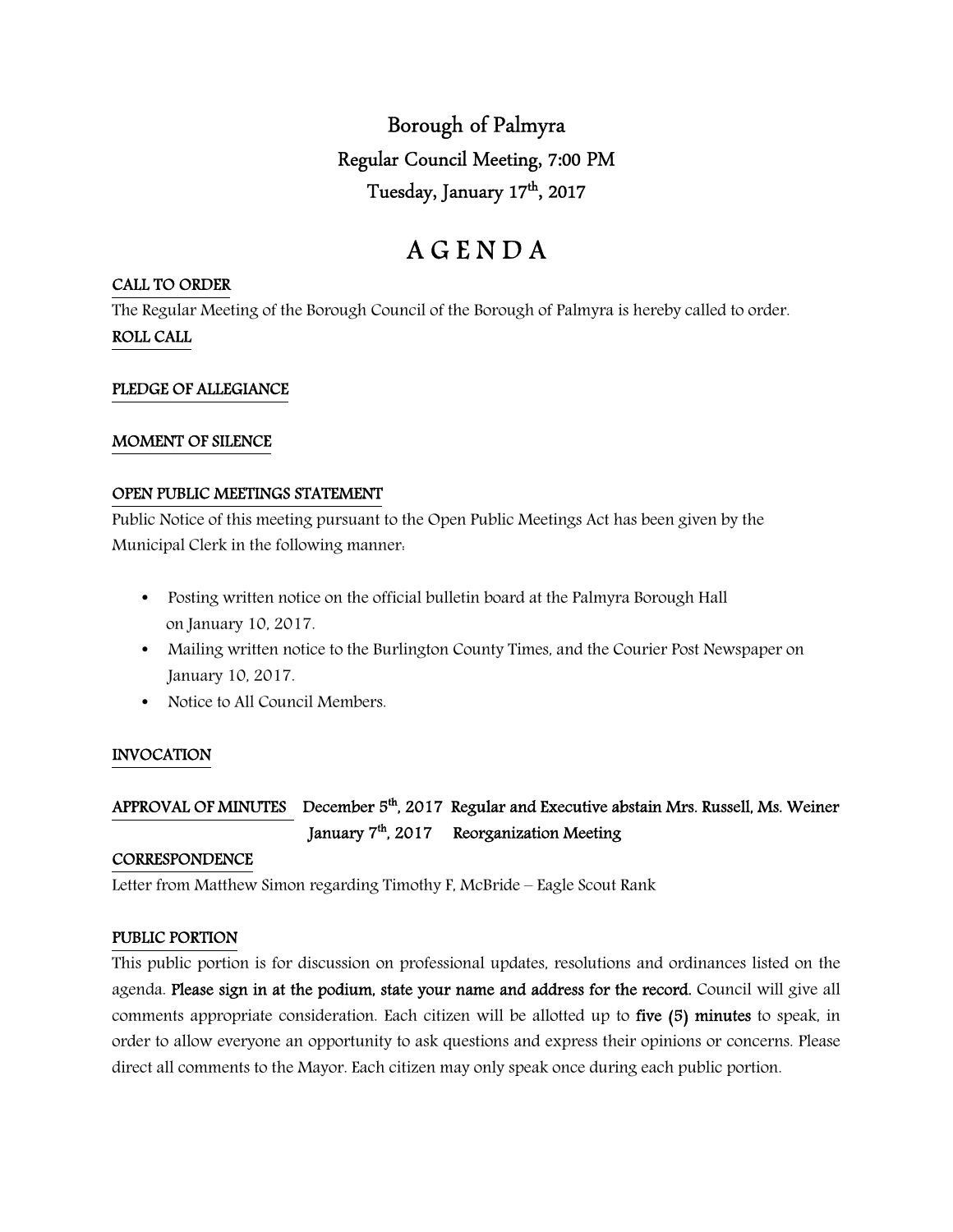RESOLUTIONS Consent Agenda- Resolution 2017-59 to Resolution 2017- will be enacted as a single motion, if any resolution needs additional discussion it will be removed from the consent agenda and voted on separately.

- Resolution 2017-59, Resolution Authorizing Refund of Storage Container Permit Fee to Carolyn Wargny of 919 Lincoln Avenue, Palmyra, NJ in the amount of \$128.00
- Resolution 2017–60, Resolution Appointing Robert Verry as Hearing Officer for Uniformed Employees
- Resolution 2017-61, Resolution Authorizing the Mayor to Execute the Agreement with the Burlington County Department of Public Works, Division of Mosquito Control
- Resolution 2017–62, Resolution Authorizing the Payment of Bills in the amount of \$

# MOTIONS

• Approval of Treasurer's Reports November 2016 & December 2016

# COMMUNITY SPOTLIGHT

- Broadway Breakfast
- $\bullet$  3<sup>rd</sup> Annual Give Back Lunch Orchard Friends School
- Relay for Life Magic & Merriment Comedy /Variety Show

# DISCUSSION ITEMS

- Municipal Engineer
- Municipal Prosecutor
- Council Committees
- Non-Fair and Open award potential appointment
- Tri-Borough CERT Palmyra appointees and potential shared service
- Tri-Borough Ambulance Squad potential agreement
- Code Enforcement Officer
- FieldTurf potentially faulty artificial turf
- Tony's Barber Shop
- Meetings Format
- Environmental Committee/Commission

# ADMINISTRATOR REPORT

- Transition Meetings with professionals
- Fuel Storage/Distribution System BCBC shared service
- YMCA Civic Engagement Program Grant Application
- Recycling/ E-waste Bill S981
- Broad Street Traffic Calming/ Access to Transit Stop NJDOT SST Grant Application
- Filmore Street/ Orchard Avenue Industrial area road improvements Orchard Ave- NJDOT Municipal Aid Grant Application
- Burlington County JIF Safety Incentive Program